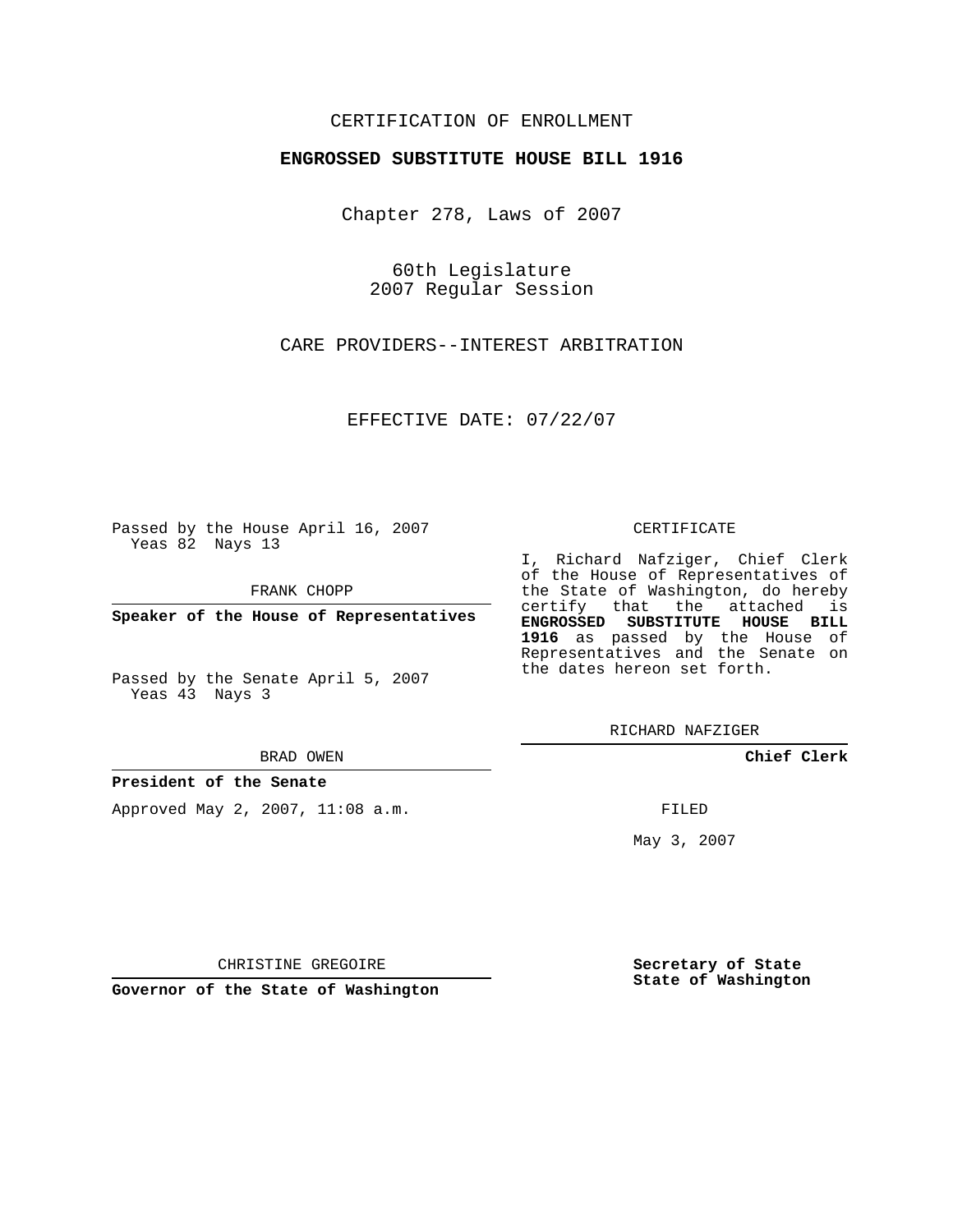# **ENGROSSED SUBSTITUTE HOUSE BILL 1916** \_\_\_\_\_\_\_\_\_\_\_\_\_\_\_\_\_\_\_\_\_\_\_\_\_\_\_\_\_\_\_\_\_\_\_\_\_\_\_\_\_\_\_\_\_

\_\_\_\_\_\_\_\_\_\_\_\_\_\_\_\_\_\_\_\_\_\_\_\_\_\_\_\_\_\_\_\_\_\_\_\_\_\_\_\_\_\_\_\_\_

### AS AMENDED BY THE SENATE

Passed Legislature - 2007 Regular Session

## **State of Washington 60th Legislature 2007 Regular Session**

**By** House Committee on Commerce & Labor (originally sponsored by Representatives Conway, Ericksen, Moeller, Strow, Green, Haler, Appleton, Seaquist, Chase, Priest, McDermott, Walsh, Ormsby, Hasegawa, Fromhold, Kessler, Dunshee, Dunn, Sells, Wood, P. Sullivan, Kenney and Morrell)

READ FIRST TIME 02/28/07.

 1 AN ACT Relating to interest arbitration regarding certain care 2 providers; and amending RCW 41.56.465, 41.56.028, and 74.39A.270.

3 BE IT ENACTED BY THE LEGISLATURE OF THE STATE OF WASHINGTON:

 4 **Sec. 1.** RCW 41.56.465 and 1995 c 273 s 2 are each amended to read 5 as follows:

 6 (1) In making its determination, the panel shall be mindful of the 7 legislative purpose enumerated in RCW 41.56.430 and, as additional 8 standards or guidelines to aid it in reaching a decision,  $((\pm\epsilon))$  the 9 panel shall ((take into consideration the following factors)) consider:

- 10 (a) The constitutional and statutory authority of the employer;
- 

11 (b) Stipulations of the parties;

12  $(c)((\{i\})$  For employees listed in RCW  $41.56.030(7)$  (a) through  $(d)$ , 13 comparison of the wages, hours, and conditions of employment of 14 personnel involved in the proceedings with the wages, hours, and 15 conditions of employment of like personnel of like employers of similar 16 size on the west coast of the United States;

17  $(iii)$  For employees listed in RCW  $41.56.030(7)$  (e) through  $(h)$ , 18 comparison of the wages, hours, and conditions of employment of 19 personnel involved in the proceedings with the wages, hours, and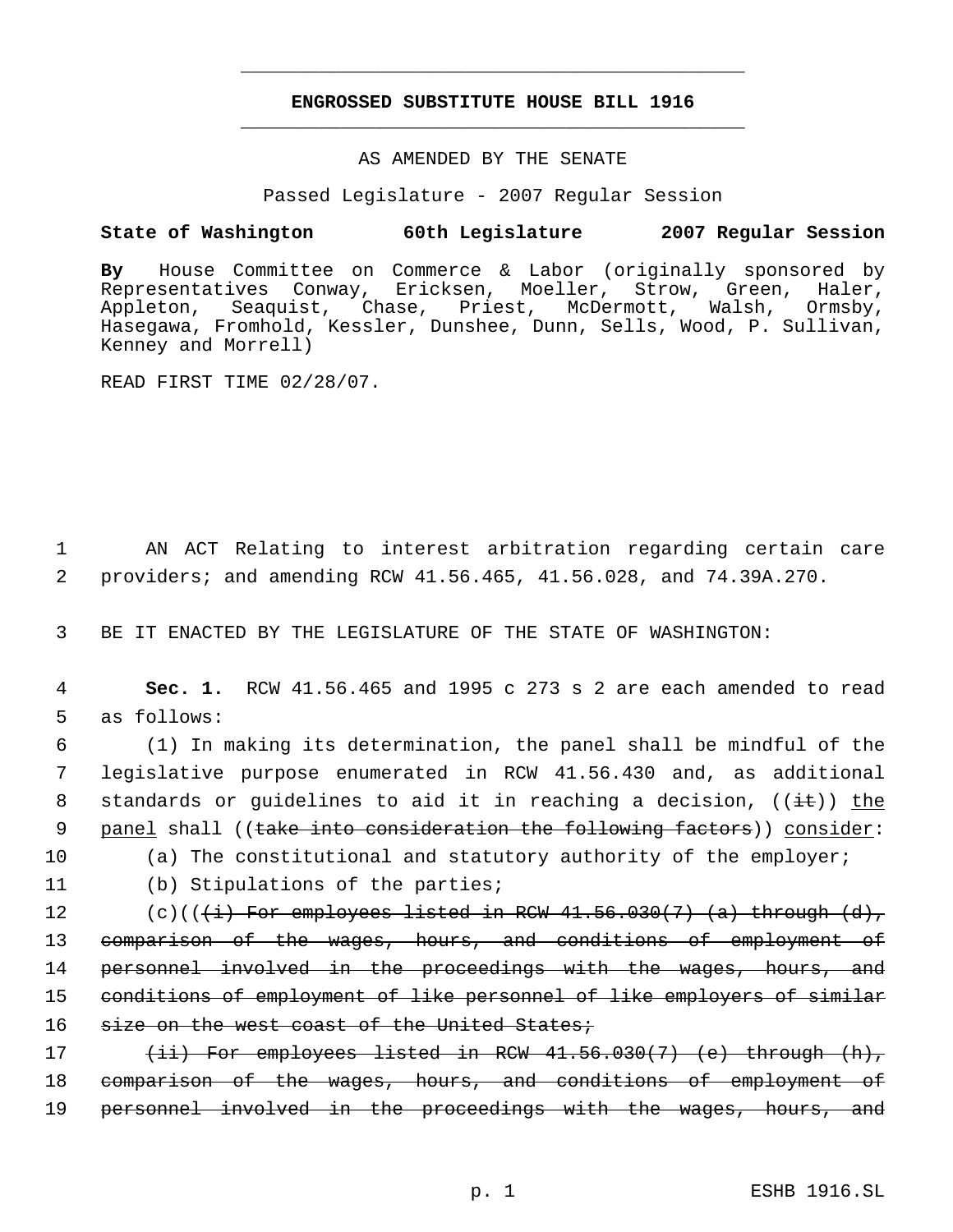conditions of employment of like personnel of public fire departments 2 of similar size on the west coast of the United States. However, when an adequate number of comparable employers exists within the state of 4 Washington, other west coast employers may not be considered;

 $\{d\}$ )) The average consumer prices for goods and services, commonly known as the cost of living;

 $((\{e\})$  (d) Changes in any of the circumstances under (a) through 8  $((\{d\})$  (c) of this subsection during the pendency of the proceedings; and

 $((\text{#}))$  (e) Such other factors, not confined to the factors under 11 (a) through  $((e))$  (d) of this subsection, that are normally or traditionally taken into consideration in the determination of wages, hours, and conditions of employment. For those employees listed in RCW 41.56.030(7)(a) who are employed by the governing body of a city or town with a population of less than fifteen thousand, or a county with a population of less than seventy thousand, consideration must also be given to regional differences in the cost of living.

 (2) For employees listed in RCW 41.56.030(7) (a) through (d), the panel shall also consider a comparison of the wages, hours, and conditions of employment of personnel involved in the proceedings with the wages, hours, and conditions of employment of like personnel of like employers of similar size on the west coast of the United States. (3) For employees listed in RCW 41.56.030(7) (e) through (h), the panel shall also consider a comparison of the wages, hours, and conditions of employment of personnel involved in the proceedings with the wages, hours, and conditions of employment of like personnel of public fire departments of similar size on the west coast of the United 28 States. However, when an adequate number of comparable employers exists within the state of Washington, other west coast employers may not be considered.

(4) For employees listed in RCW 41.56.028:

(a) The panel shall also consider:

 (i) A comparison of child care provider subsidy rates and 34 reimbursement programs by public entities, including counties and municipalities, along the west coast of the United States; and

 (ii) The financial ability of the state to pay for the compensation and benefit provisions of a collective bargaining agreement; and

(b) The panel may consider: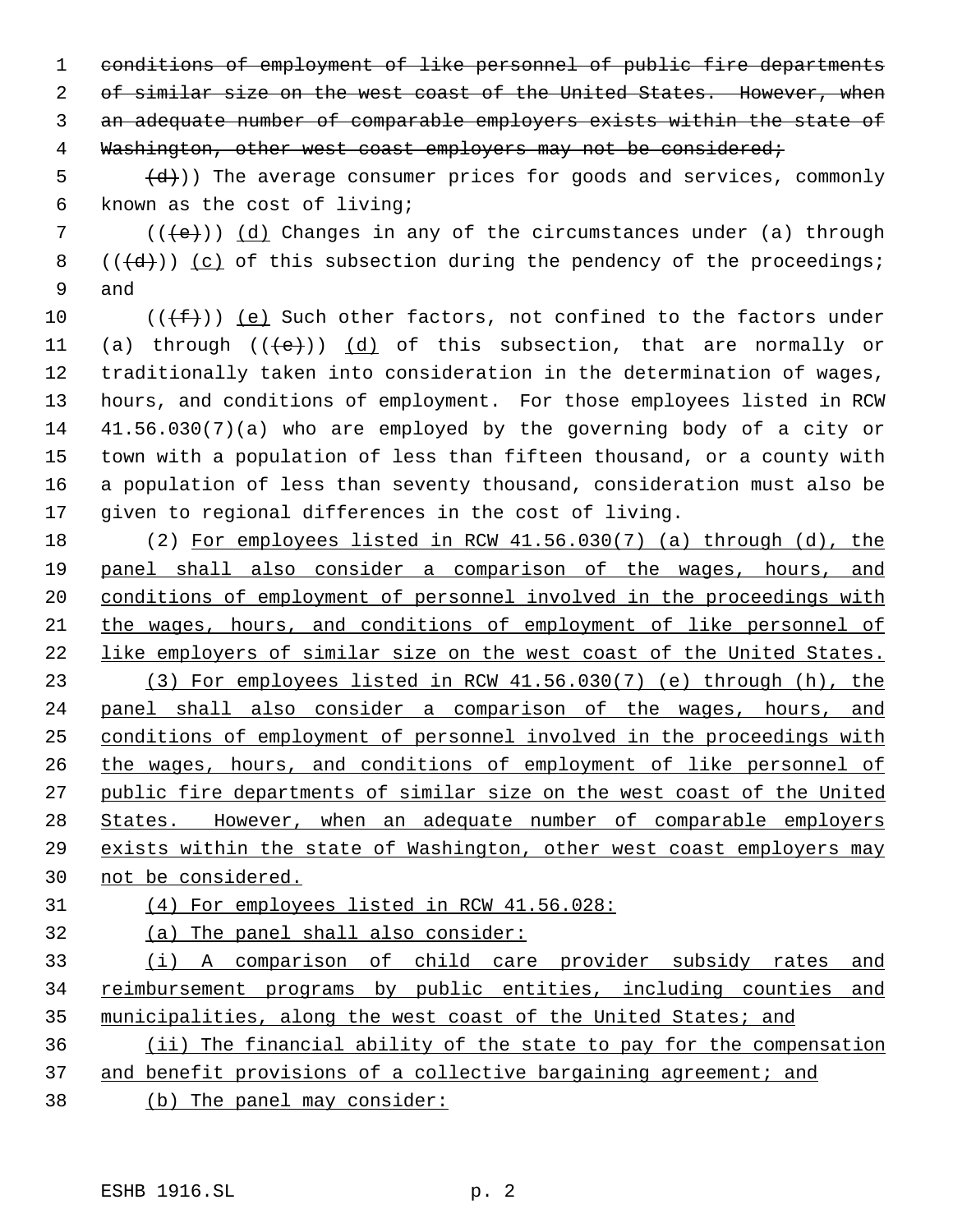(i) The public's interest in reducing turnover and increasing 2 retention of child care providers; (ii) The state's interest in promoting, through education and training, a stable child care workforce to provide quality and reliable 5 child care from all providers throughout the state; and (iii) In addition, for employees exempt from licensing under chapter 74.15 RCW, the state's fiscal interest in reducing reliance upon public benefit programs including but not limited to medical coupons, food stamps, subsidized housing, and emergency medical services. (5) For employees listed in RCW 74.39A.270: (a) The panel shall consider: 13 (i) A comparison of wages, hours, and conditions of employment of publicly reimbursed personnel providing similar services to similar 15 clients, including clients who are elderly, frail, or have developmental disabilities, both in the state and across the United States; and (ii) The financial ability of the state to pay for the compensation 19 and fringe benefit provisions of a collective bargaining agreement; and 20 (b) The panel may consider: (i) A comparison of wages, hours, and conditions of employment of publicly employed personnel providing similar services to similar 23 clients, including clients who are elderly, frail, or have developmental disabilities, both in the state and across the United States; (ii) The state's interest in promoting a stable long-term care workforce to provide quality and reliable care to vulnerable elderly 28 and disabled recipients; (iii) The state's interest in ensuring access to affordable, quality health care for all state citizens; and (iv) The state's fiscal interest in reducing reliance upon public benefit programs including but not limited to medical coupons, food stamps, subsidized housing, and emergency medical services. 34 (6) Subsections  $((+1)(e))$  (2) and (3) of this section may not be construed to authorize the panel to require the employer to pay, directly or indirectly, the increased employee contributions resulting from chapter 502, Laws of 1993 or chapter 517, Laws of 1993 as required under chapter 41.26 RCW.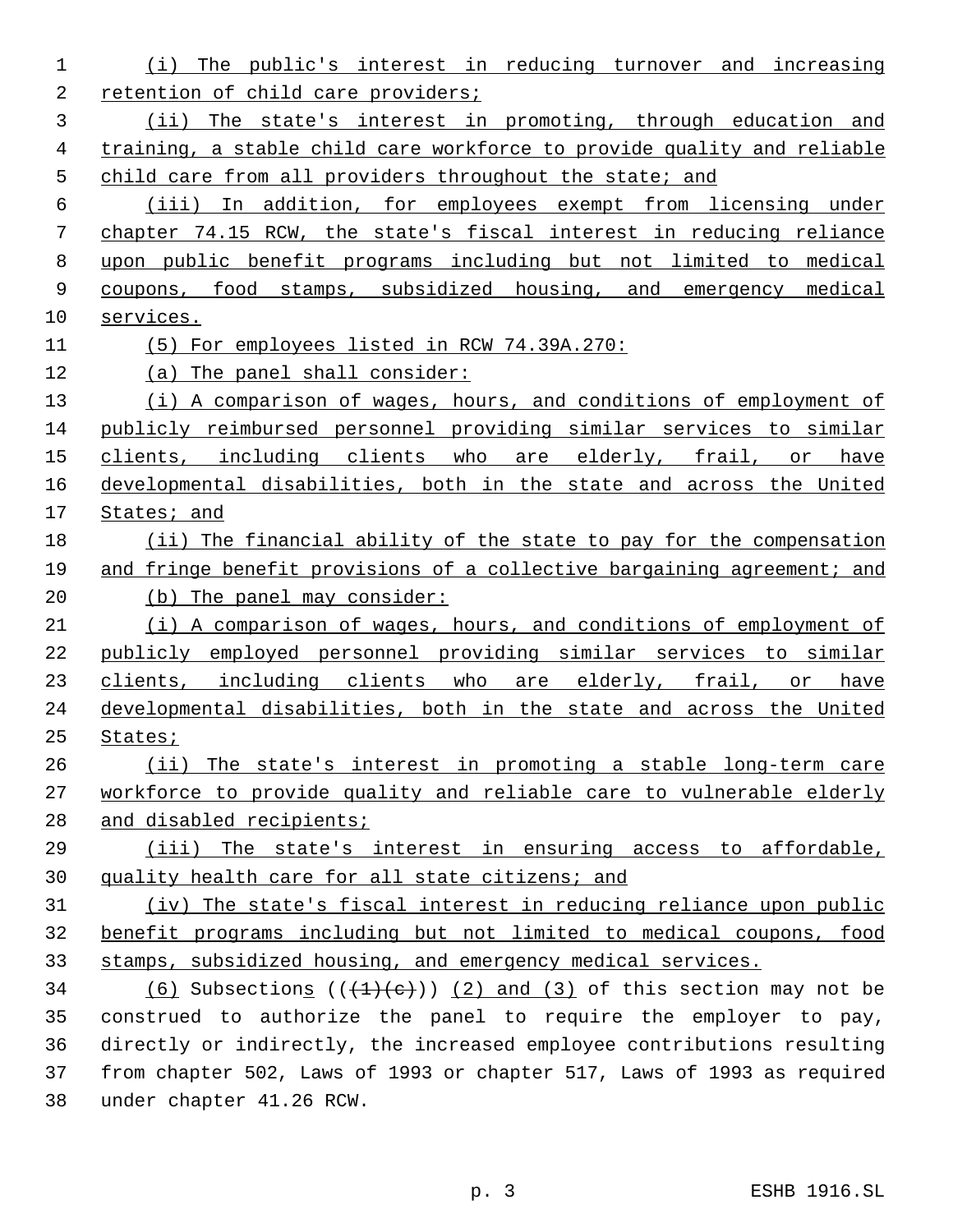**Sec. 2.** RCW 41.56.028 and 2006 c 54 s 1 are each amended to read as follows:

 (1) In addition to the entities listed in RCW 41.56.020, this chapter applies to the governor with respect to family child care providers. Solely for the purposes of collective bargaining and as expressly limited under subsections (2) and (3) of this section, the governor is the public employer of family child care providers who, solely for the purposes of collective bargaining, are public employees. The public employer shall be represented for bargaining purposes by the governor or the governor's designee appointed under chapter 41.80 RCW.

 (2) This chapter governs the collective bargaining relationship between the governor and family child care providers, except as follows:

 (a) A statewide unit of all family child care providers is the only unit appropriate for purposes of collective bargaining under RCW 41.56.060.

 (b) The exclusive bargaining representative of family child care providers in the unit specified in (a) of this subsection shall be the representative chosen in an election conducted pursuant to RCW 41.56.070, except that in the initial election conducted under chapter 54, Laws of 2006, if more than one labor organization is on the ballot and none of the choices receives a majority of the votes cast, a run-off election shall be held.

 (c) Notwithstanding the definition of "collective bargaining" in RCW 41.56.030(4), the scope of collective bargaining for child care providers under this section shall be limited solely to: (i) Economic compensation, such as manner and rate of subsidy and reimbursement, including tiered reimbursements; (ii) health and welfare benefits; (iii) professional development and training; (iv) labor-management committees; (v) grievance procedures; and (vi) other economic matters. Retirement benefits shall not be subject to collective bargaining. By such obligation neither party shall be compelled to agree to a proposal or be required to make a concession unless otherwise provided in this chapter.

 (d) The mediation and interest arbitration provisions of RCW 41.56.430 through 41.56.470 and 41.56.480 apply, except that:

 (i) With respect to commencement of negotiations between the governor and the exclusive bargaining representative of family child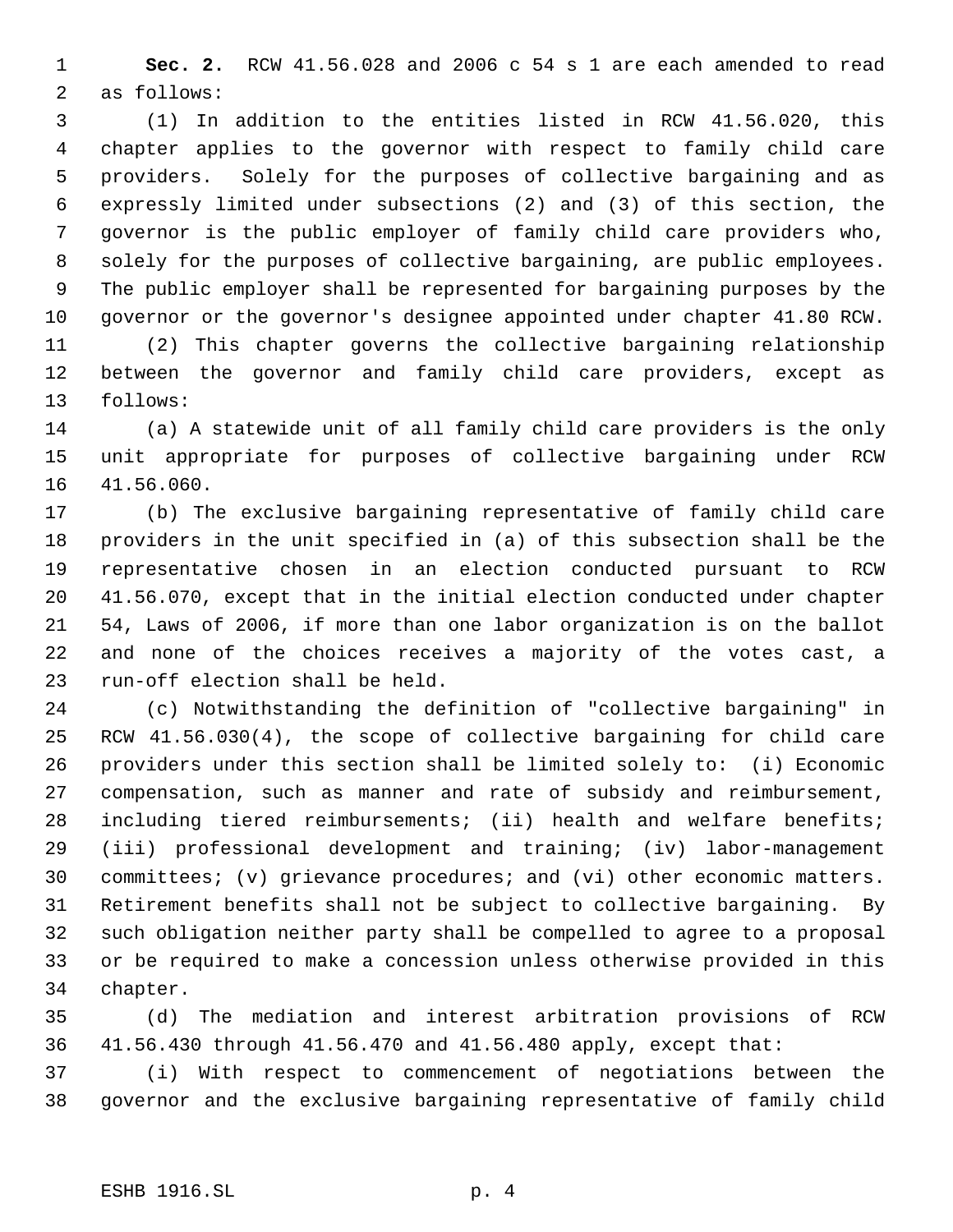care providers, negotiations shall be commenced initially upon certification of an exclusive bargaining representative under (a) of this subsection and, thereafter, by February 1st of any even-numbered year; and

 (ii) ((In addition to the factors to be taken into consideration by an interest arbitration panel under RCW 41.56.465, the panel shall consider the financial ability of the state to pay for the compensation 8 and benefit provisions of a collective bargaining agreement; and

 $(iii)$ ) The decision of the arbitration panel is not binding on the legislature and, if the legislature does not approve the request for funds necessary to implement the compensation and benefit provisions of the arbitrated collective bargaining agreement, is not binding on the state.

(e) Family child care providers do not have the right to strike.

 (3) Family child care providers who are public employees solely for the purposes of collective bargaining under subsection (1) of this section are not, for that reason, employees of the state for any purpose. This section applies only to the governance of the collective bargaining relationship between the employer and family child care providers as provided in subsections (1) and (2) of this section.

(4) This section does not create or modify:

 (a) The parents' or legal guardians' right to choose and terminate the services of any family child care provider that provides care for their child or children;

 (b) The secretary of the department of social and health services' right to adopt requirements under RCW 74.15.030, except for requirements related to grievance procedures and collective negotiations on personnel matters as specified in subsection (2)(c) of this section;

 (c) Chapter 26.44 RCW, RCW 43.43.832, 43.20A.205, and 74.15.130; and

 (d) The legislature's right to make programmatic modifications to the delivery of state services through child care subsidy programs, including standards of eligibility of parents, legal guardians, and family child care providers participating in child care subsidy programs, and the nature of services provided. The governor shall not enter into, extend, or renew any agreement under this section that does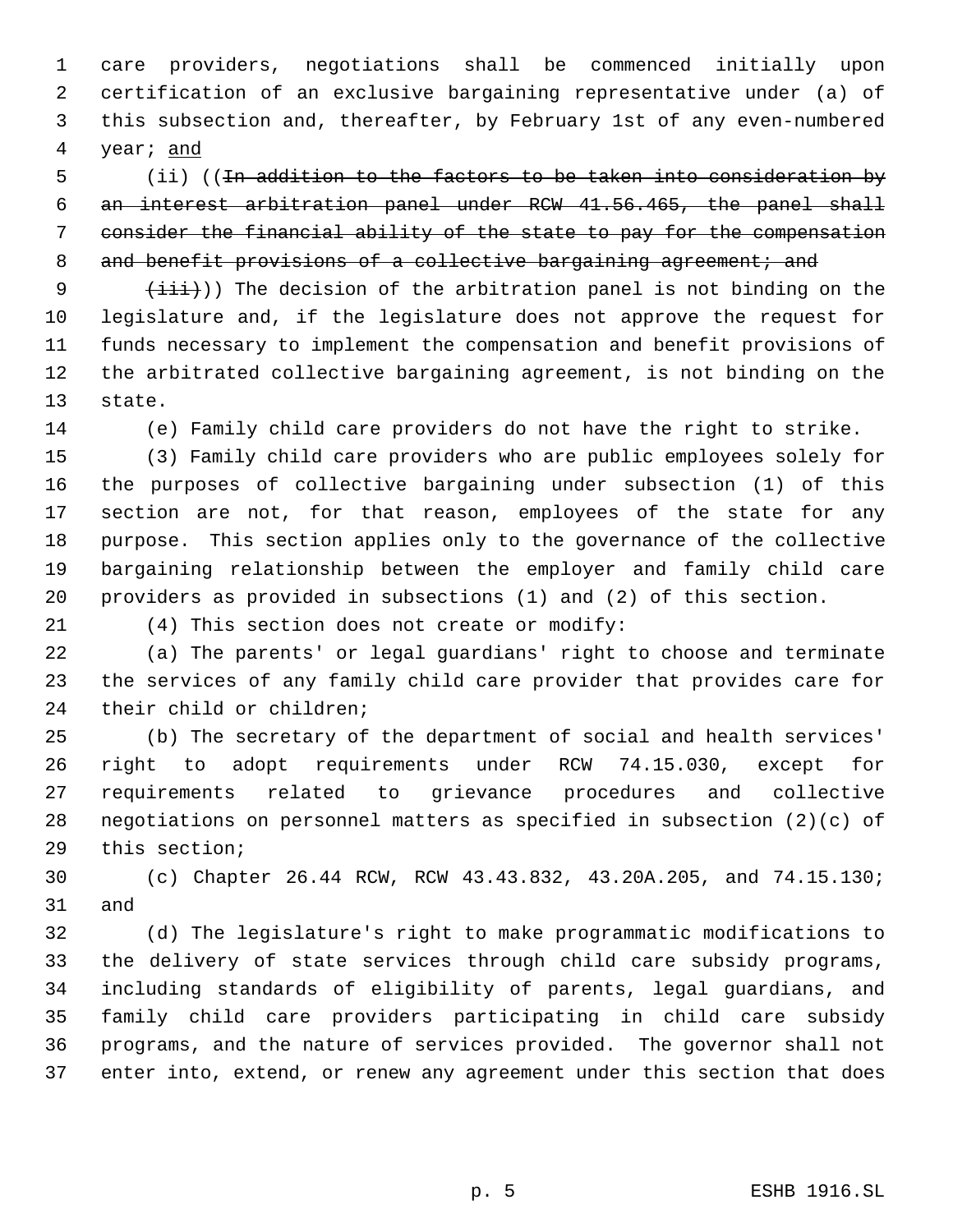not expressly reserve the legislative rights described in this subsection (4)(d).

 (5) Upon meeting the requirements of subsection (6) of this section, the governor must submit, as a part of the proposed biennial or supplemental operating budget submitted to the legislature under RCW 43.88.030, a request for funds necessary to implement the compensation and benefit provisions of a collective bargaining agreement entered into under this section or for legislation necessary to implement such agreement.

 (6) A request for funds necessary to implement the compensation and benefit provisions of a collective bargaining agreement entered into under this section shall not be submitted by the governor to the legislature unless such request has been:

 (a) Submitted to the director of financial management by October 1st before the legislative session at which the request is to be considered, except that, for initial negotiations under this section, the request must be submitted by November 15, 2006; and

 (b) Certified by the director of financial management as being feasible financially for the state or reflects the binding decision of an arbitration panel reached under this section.

 (7) The legislature must approve or reject the submission of the request for funds as a whole. If the legislature rejects or fails to act on the submission, any such agreement will be reopened solely for the purpose of renegotiating the funds necessary to implement the agreement.

 (8) The governor shall periodically consult with the joint committee on employment relations established by RCW 41.80.010 regarding appropriations necessary to implement the compensation and benefit provisions of any collective bargaining agreement and, upon completion of negotiations, advise the committee on the elements of the agreement and on any legislation necessary to implement such agreement.

 (9) After the expiration date of any collective bargaining agreement entered into under this section, all of the terms and conditions specified in any such agreement remain in effect until the effective date of a subsequent agreement, not to exceed one year from the expiration date stated in the agreement, except as provided in subsection (4)(d) of this section.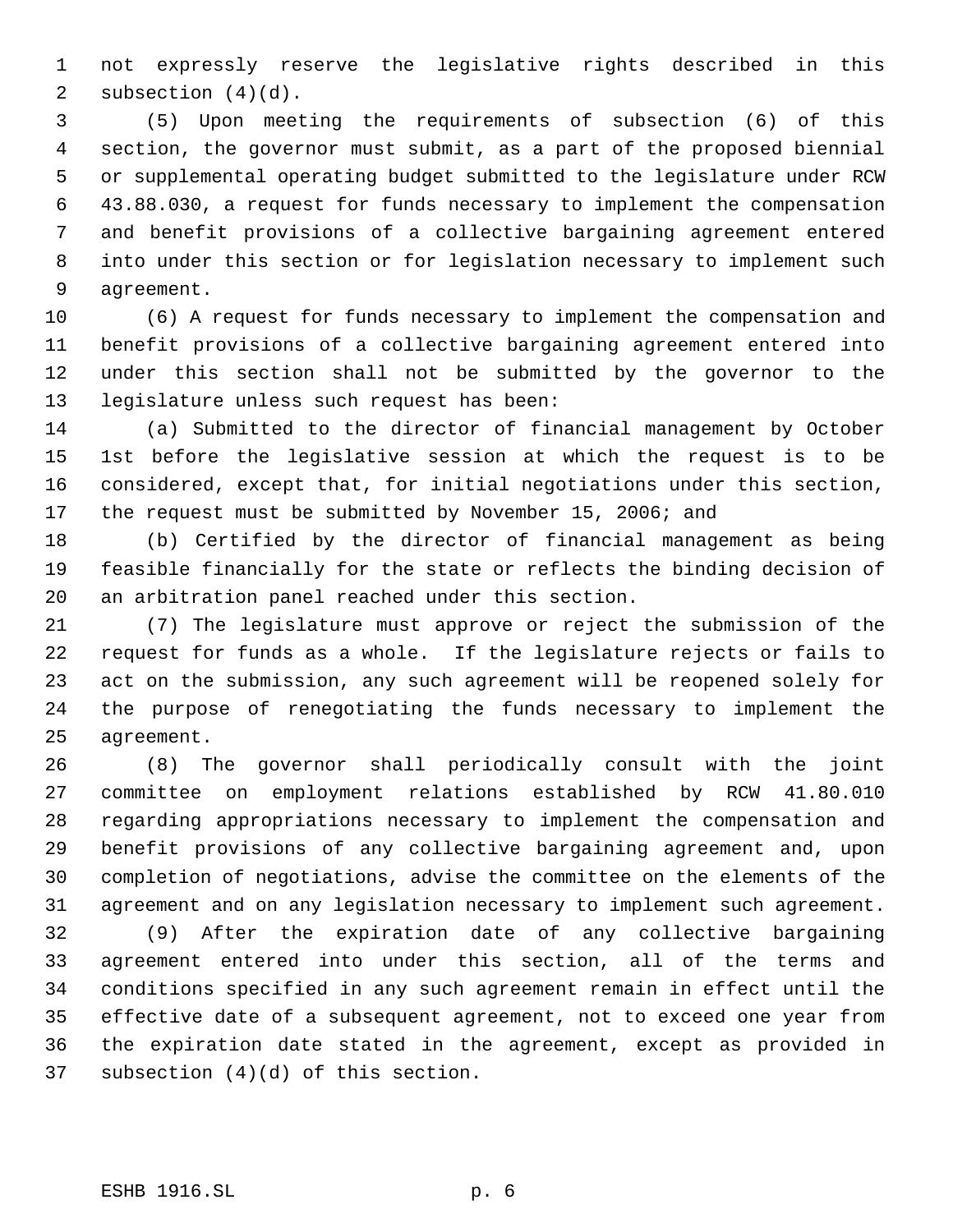(10) If, after the compensation and benefit provisions of an agreement are approved by the legislature, a significant revenue shortfall occurs resulting in reduced appropriations, as declared by proclamation of the governor or by resolution of the legislature, both parties shall immediately enter into collective bargaining for a mutually agreed upon modification of the agreement.

 (11) In enacting this section, the legislature intends to provide state action immunity under federal and state antitrust laws for the joint activities of family child care providers and their exclusive bargaining representative to the extent such activities are authorized by this chapter.

 **Sec. 3.** RCW 74.39A.270 and 2006 c 106 s 1 are each amended to read as follows:

 (1) Solely for the purposes of collective bargaining and as expressly limited under subsections (2) and (3) of this section, the governor is the public employer, as defined in chapter 41.56 RCW, of individual providers, who, solely for the purposes of collective bargaining, are public employees as defined in chapter 41.56 RCW. To accommodate the role of the state as payor for the community-based services provided under this chapter and to ensure coordination with state employee collective bargaining under chapter 41.80 RCW and the coordination necessary to implement RCW 74.39A.300, the public employer shall be represented for bargaining purposes by the governor or the governor's designee appointed under chapter 41.80 RCW. The governor or governor's designee shall periodically consult with the authority during the collective bargaining process to allow the authority to communicate issues relating to the long-term in-home care services received by consumers. The governor or the governor's designee shall consult the authority on all issues for which the exclusive bargaining representative requests to engage in collective bargaining under subsection (6) of this section. The authority shall work with the developmental disabilities council, the governor's committee on disability issues and employment, the state council on aging, and other consumer advocacy organizations to obtain informed input from consumers on their interests, including impacts on consumer choice, for all issues proposed for collective bargaining under subsection (6) of this section.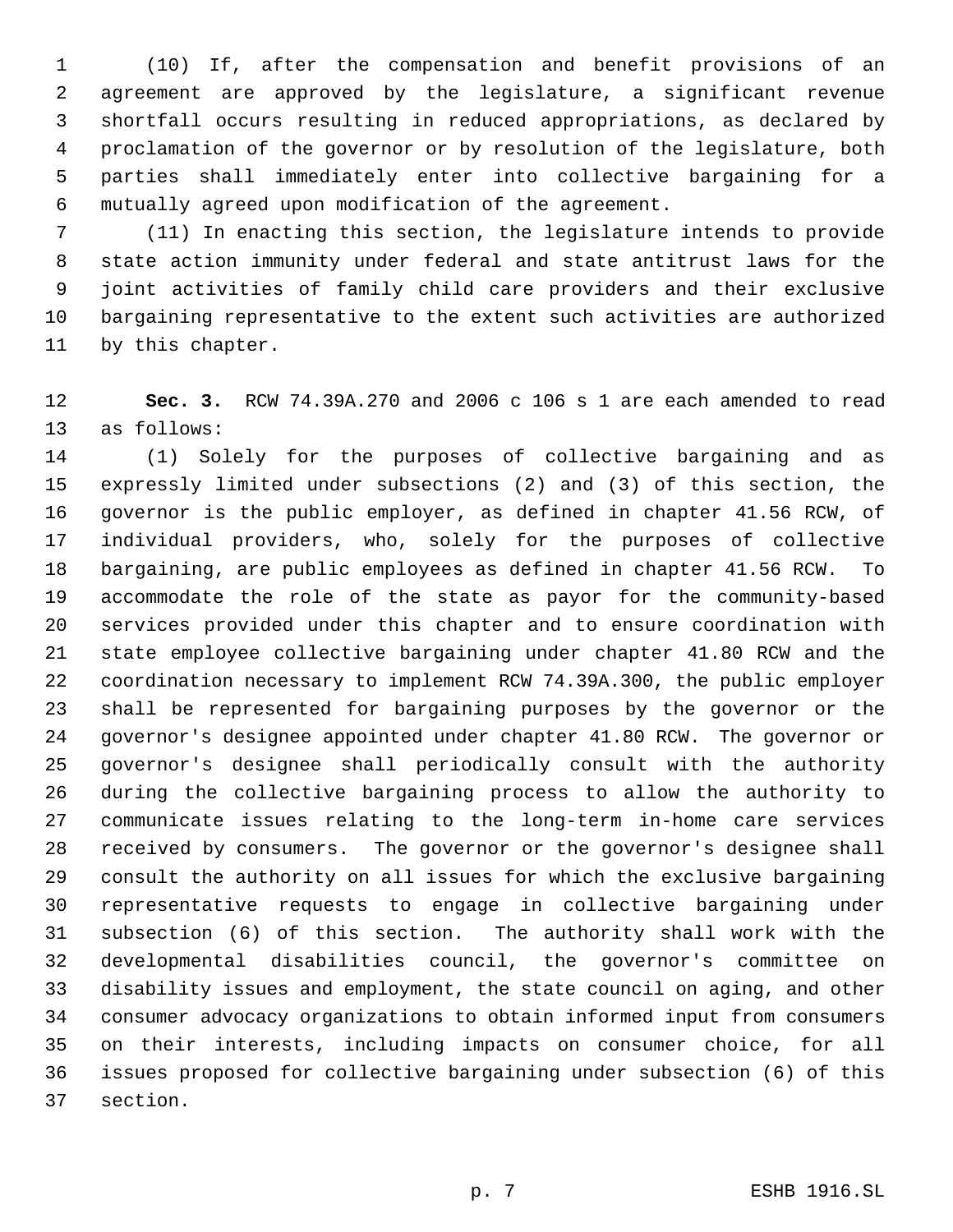(2) Chapter 41.56 RCW governs the collective bargaining relationship between the governor and individual providers, except as otherwise expressly provided in this chapter and except as follows:

 (a) The only unit appropriate for the purpose of collective bargaining under RCW 41.56.060 is a statewide unit of all individual providers;

 (b) The showing of interest required to request an election under RCW 41.56.060 is ten percent of the unit, and any intervener seeking to 9 appear on the ballot must make the same showing of interest;

 (c) The mediation and interest arbitration provisions of RCW 41.56.430 through 41.56.470 and 41.56.480 apply, except that:

 (i) With respect to commencement of negotiations between the governor and the bargaining representative of individual providers, negotiations shall be commenced by May 1st of any year prior to the 15 year in which an existing collective bargaining agreement expires; and

16 (ii) ((With respect to factors to be taken into consideration by an interest arbitration panel, the panel shall consider the financial 18 ability of the state to pay for the compensation and fringe benefit 19 provisions of a collective bargaining agreement; and

 $(iii)$ ) The decision of the arbitration panel is not binding on the legislature and, if the legislature does not approve the request for funds necessary to implement the compensation and fringe benefit provisions of the arbitrated collective bargaining agreement, is not 24 binding on the authority or the state;

(d) Individual providers do not have the right to strike; and

 (e) Individual providers who are related to, or family members of, consumers or prospective consumers are not, for that reason, exempt from this chapter or chapter 41.56 RCW.

 (3) Individual providers who are public employees solely for the purposes of collective bargaining under subsection (1) of this section are not, for that reason, employees of the state, its political subdivisions, or an area agency on aging for any purpose. Chapter 41.56 RCW applies only to the governance of the collective bargaining relationship between the employer and individual providers as provided in subsections (1) and (2) of this section.

 (4) Consumers and prospective consumers retain the right to select, hire, supervise the work of, and terminate any individual provider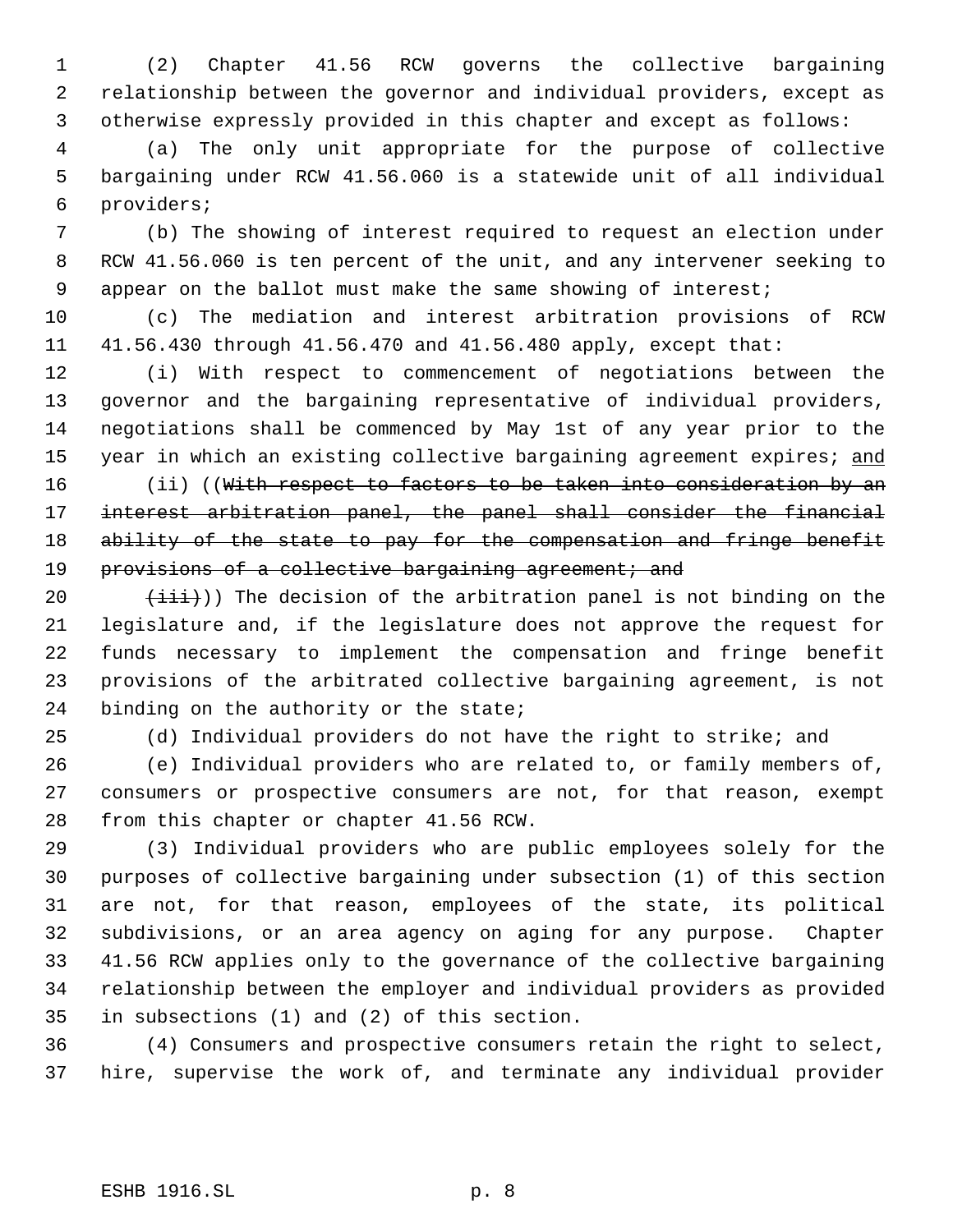providing services to them. Consumers may elect to receive long-term in-home care services from individual providers who are not referred to them by the authority.

 (5) In implementing and administering this chapter, neither the authority nor any of its contractors may reduce or increase the hours of service for any consumer below or above the amount determined to be necessary under any assessment prepared by the department or an area agency on aging.

 (6) Except as expressly limited in this section and RCW 74.39A.300, the wages, hours, and working conditions of individual providers are determined solely through collective bargaining as provided in this chapter. No agency or department of the state may establish policies or rules governing the wages or hours of individual providers. However, this subsection does not modify:

 (a) The department's authority to establish a plan of care for each consumer or its core responsibility to manage long-term in-home care services under this chapter, including determination of the level of care that each consumer is eligible to receive. However, at the request of the exclusive bargaining representative, the governor or the governor's designee appointed under chapter 41.80 RCW shall engage in collective bargaining, as defined in RCW 41.56.030(4), with the exclusive bargaining representative over how the department's core responsibility affects hours of work for individual providers. This subsection shall not be interpreted to require collective bargaining over an individual consumer's plan of care;

 (b) The department's authority to terminate its contracts with individual providers who are not adequately meeting the needs of a particular consumer, or to deny a contract under RCW 74.39A.095(8);

 (c) The consumer's right to assign hours to one or more individual providers selected by the consumer within the maximum hours determined by his or her plan of care;

 (d) The consumer's right to select, hire, terminate, supervise the work of, and determine the conditions of employment for each individual provider providing services to the consumer under this chapter;

 (e) The department's obligation to comply with the federal medicaid statute and regulations and the terms of any community-based waiver granted by the federal department of health and human services and to